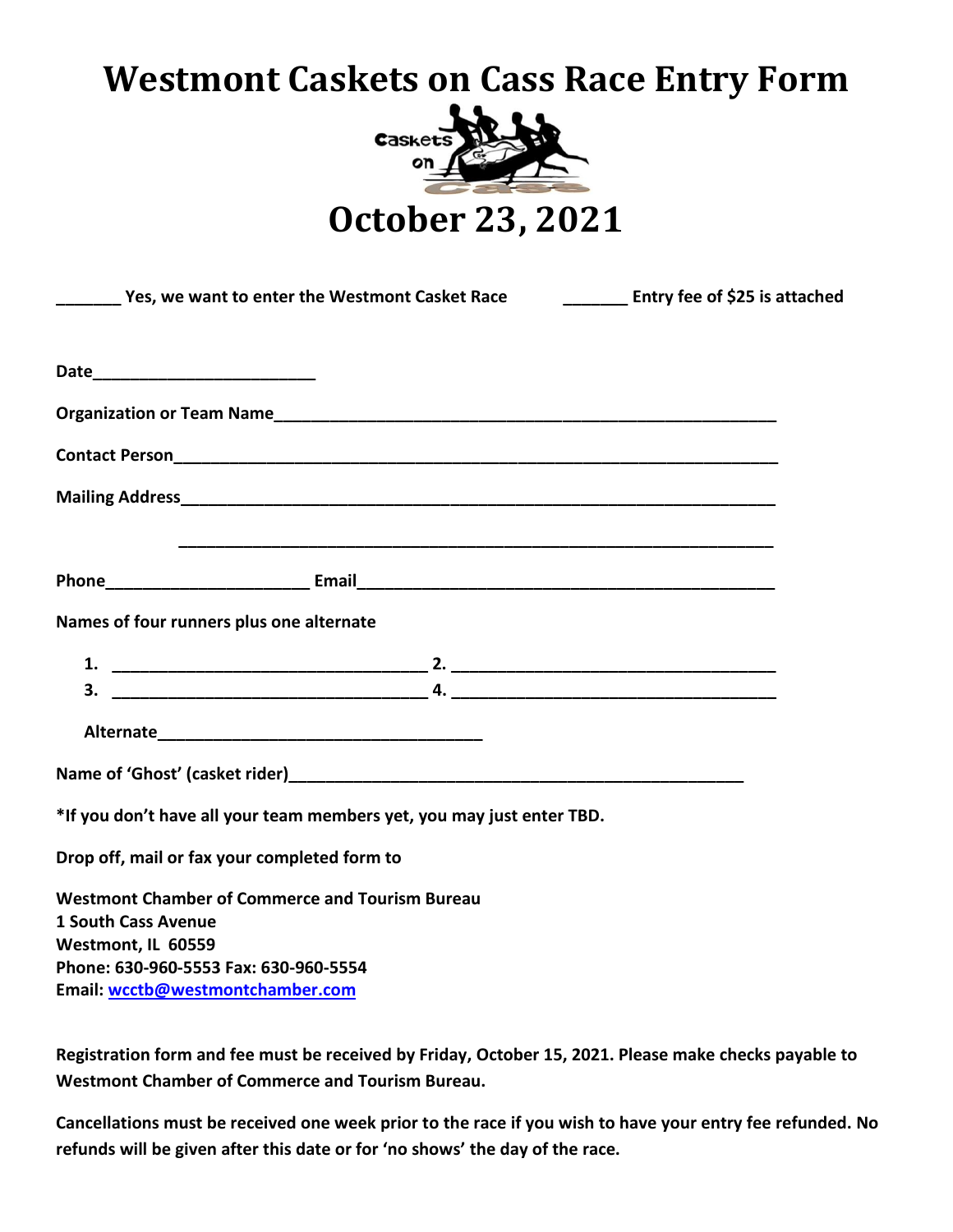# **Westmont Caskets on Cass Race Rules**

- **1. Each participating team shall provide a casket conforming to the specifications.** Race officials will inspect all caskets before race time. It will be up to discretion of race officials to determine the safety of all caskets and if any potential deviation from specifications will disqualify the casket from entering the race, or whether penalties will automatically be added to the team's race time. Any questions or disagreements will be forwarded to an event official.
- **2. All participants must be 18 years of age or older, including the rider.**
- **3. Each participating team shall provide four runners to propel the casket.** At least 3 of the four runners must be in direct contact with the casket at all times during the race until the casket has come to a complete stop. Any casket that has less than three runners in direct contact with the casket during the race will be deemed 'out of control' and will be immediately disqualified. Changing runners or drivers during or between a heat is prohibited. In case of injury, a race official shall be the authority to allow a substitute.
- **4. During the race, runners will keep their casket in their own lane.** Runners and/or caskets interfering with another runner and/or casket as a result of leaving their lane (crossing the yellow line) will be immediately disqualified. You may touch the yellow line with your feet or casket but your casket can not cross over the yellow line.
- **5. Each participating team shall have one 'Ghost' to ride in their casket. All 'Ghosts' must wear a helmet during the race.** Runners are encouraged to wear protective gear as well.
- **6. Each participant (runners and 'Ghost') shall sign a Hold Harmless agreement (an agreement that holds the Westmont Chamber of Commerce and Village of Westmont harmless for any accidents or injuries) on the day of the race.** Forms will be available during registration.
- **7. All caskets, runners and 'Ghosts' must be in the staging area by 11:30 AM to compete.** Judging of caskets, runners and 'Ghosts' will take place 30 minutes prior to the first race. The first race begins at 12:00 PM.
- **8. A driver's meeting will be held for all contestants immediately following the judging. Attendance is mandatory for at least one runner from each team.**
- **9. Protests can only be made by the race competitors.** Protests must be directed to a race official within 10 minutes of the completion of the heat in question. Protests must be logical, reasonable and based on sound evidence. **Decisions of the race officials will be final.**
- **10. Each heat will be run with two caskets.** The casket crossing the finish line first will be designated the winner of that heat. (Race format subject to change.)
- **11. The caskets with the four fastest times from the qualifying heats will run 2 final heats to determine the 1st ,**  2<sup>nd</sup>, and 3<sup>rd</sup> place winners. The 3<sup>rd</sup> and 4<sup>th</sup> fastest teams and the 1<sup>st</sup> and 2<sup>nd</sup> fastest teams will race against each other in the final races. (Race format subject to change.)
- **12. Every entrant and participant must conduct themselves according to the highest standards of behavior and sportsmanship. No outside alcohol will be allowed on the premises.**
- **13. Each race is approximately 450 feet (150 yards).**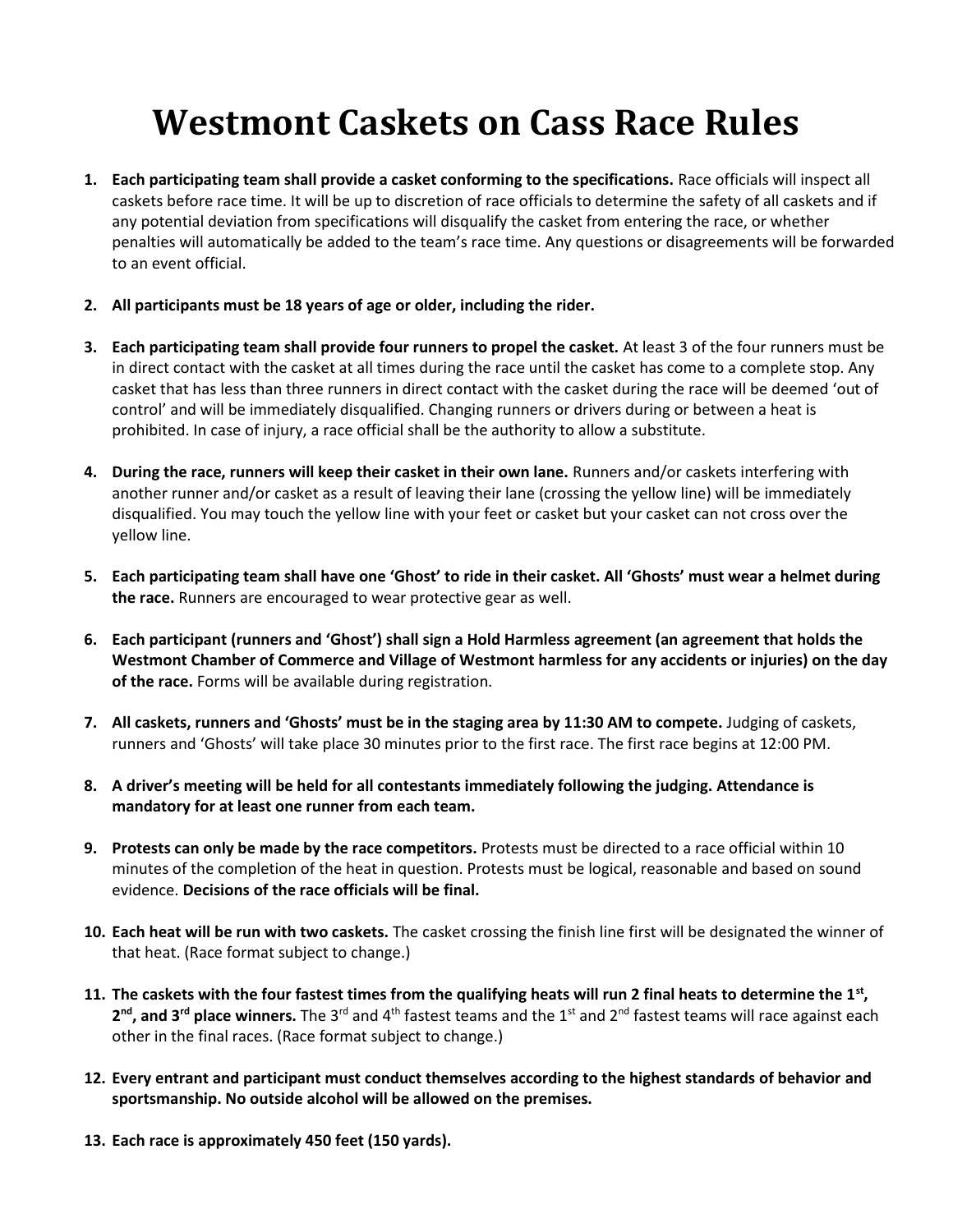### **Casket Race Information**



- **Caskets on Cass** caskets Check-in is at the parking lot at Cass and Irving Avenue
- **11:30 AM** Casket inspection and Final Judging
- **12:00 PM** Casket races begin
- **Caskets on Cass Race** starts at 17 North Cass Avenue and ends near Irving and Cass Avenue
- **\*\*Note: Cass Avenue will be closed to traffic at 10:00 AM and reopen at 3:00 PM.\*\*** (Street Closure is from Burlington Ave to Chicago/Naperville Rd.)

# **Casket Specifications**

**All caskets must meet the following specifications. Caskets will be inspected prior to the race. Caskets not meeting the specifications will be disqualified at the time of inspection.** 

- **1.** Casket Specifications: Size- minimum-2 feet wide by 5 feet long Size-maximum- 3 feet, 10 inches wide (including handles) by 8 foot long
- **2.** Each casket must have a bottom, 4 firmly attached wheels, attached in such a manner so that the casket will roll on all 4 wheels when propelled down the race course. Wheels are not to exceed 8" in diameter, including tires. Wheels must be within the overall dimensions of the casket. Casters may be used. For safety and steering ability, wheels or casters may rotate or swivel.
- **3.** Ropes used for pulling caskets will not be permitted. Four handles must be securely attached to casket. A push bar on the front and rear of the casket instead of 2 handles will be permitted.
- **4.** Functional steering mechanisms and working engines are prohibited.
- **5.** Decorative projections will be allowed, not to exceed maximum width and length of the casket. Decorations may extend up without limitation.
- **6.** All 'Ghosts' (casket riders) must wear a helmet during the race. Protective gear for runners is recommended but not required.
- **7.** The registration number must be visible on the front of the casket.

#### **SAFETY IS IMPERATIVE**

Casket race officials may disqualify any casket they feel is dangerous.

**Westmont Chamber of Commerce and Tourism Bureau** One South Cass Ave., Suite 101; Westmont, IL 60559 Telephone: 630/960-5553 Fax: 630/960-5554 [wcctb@westmontchamber.com](mailto:wcctb@westmontchamber.com)

*Remember to Shop, Dine and Discover Westmont at [www.westmontchamber.com](http://www.westmontchamber.com/)*